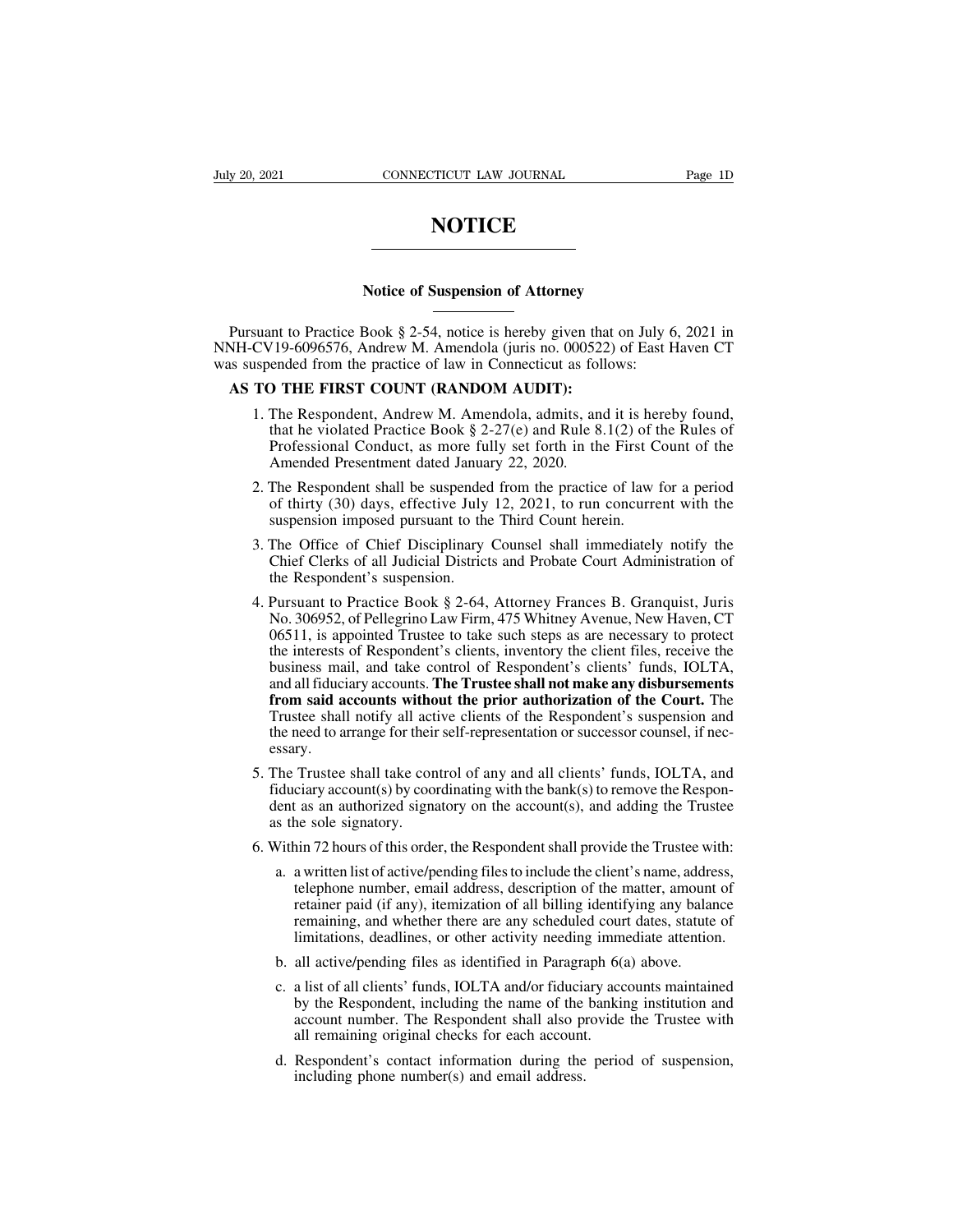- The Respondent shall not deposit to, disburse any funds from, withdraw any funds from, or transfer any funds from, any clients' funds, IOLTA, or fiduciary accounts. CONNECTICUT LAW JOURNAL July 20, 2021<br>
The Respondent shall not deposit to, disburse any funds from, withdraw<br>
any funds from, or transfer any funds from, any clients' funds, IOLTA, or<br>
The Respondent shall comply with Pre CONNE<br>The Respondent shall no<br>any funds from, or transfiduciary accounts.<br>The Respondent shall co 8. The Respondent shall not deposit to, disburse any funds from, withdraw<br>8. The Respondent shall not deposit to, disburse any funds from, withdraw<br>8. The Respondent shall comply with Practice Book § 2-47B (Restrictions on The Respondent shall not deposit to, disburse<br>any funds from, or transfer any funds from, an<br>fiduciary accounts.<br>The Respondent shall comply with Practice Bo<br>the Activities of Deactivated Attorneys).<br>The Respondent shall c 9. The Respondent shall not deposit to, disburse any funds from, with<br>any funds from, or transfer any funds from, any clients' funds, IOLTA<br>fiduciary accounts.<br>8. The Respondent shall comply with Practice Book § 2-47B (Re
- 10. The Respondent shall complete all outstanding issues and directives and maintain IOLTA account records that are<br>
10. The Respondent shall cooperate with the Trustee in all respects.<br>
10. The Respondent shall create and inductary accounts.<br>
The Respondent shall comply with Practice Book § 2-47B (Restrictions on<br>
the Activities of Deactivated Attorneys).<br>
The Respondent shall create and maintain IOLTA account records that are<br>
in complianc
- 
- 
- 11. The Respondent shall complete all outstanding issues and directives shall<br>11. The Respondent shall cooperate with the Trustee in all respects.<br>10. The Respondent shall create and maintain IOLTA account records that ar The Respondent shall cooperate with the Trustee in all respects.<br>The Respondent shall create and maintain IOLTA account records that are<br>in compliance with Rule 1.15(j) of the Rules of Professional Conduct.<br>The Respondent The Respondent shall cooperate with the Trustee in all respects.<br>The Respondent shall create and maintain IOLTA account records that are<br>in compliance with Rule 1.15(j) of the Rules of Professional Conduct.<br>The Respondent The Respondent shall create and maintain<br>in compliance with Rule 1.15(j) of the I<br>The Respondent shall complete all outs<br>forth in the letter dated March 1, 201<br>Committee to the Respondent. All outst<br>be completed by August in compliance with Rule 1.15(j) of the Rules of Professional Conduct.<br>
11. The Respondent shall complete all outstanding issues and directives set<br>
forth in the letter dated March 1, 2019 from the Statewide Grievance<br>
Com
- The Respondent shall complete all outstanding issues and directives set<br>forth in the letter dated March 1, 2019 from the Statewide Grievance<br>Committee to the Respondent. All outstanding issues and directives shall<br>be compl The Respondent shall complete all outstanding issues and directives set<br>forth in the letter dated March 1, 2019 from the Statewide Grievance<br>Committee to the Respondent. All outstanding issues and directives shall<br>be compl forth in the letter dated March 1, 2019 from the Statewide Grievance<br>Committee to the Respondent. All outstanding issues and directives shall<br>be completed by August 31, 2021.<br>The Respondent shall submit to, and fully coope Committee to the Respondent. All outstanding issues and dire<br>be completed by August 31, 2021.<br>The Respondent shall submit to, and fully cooperate with, quase<br>of his IOLTA account at Key Bank ending in #2055 by the<br>Grievanc 12. The Respondent shall submit to, and fully cooperate with, quarterly audits<br>of his IOLTA account at Key Bank ending in #2055 by the Statewide<br>Grievance Committee for the period beginning June 1, 2021 through and<br>includ The Respondent shall submit to, and fully cooperate with, quarterly audits<br>of his IOLTA account at Key Bank ending in #2055 by the Statewide<br>Grievance Committee for the period beginning June 1, 2021 through and<br>including M Grievance Committee for the period beginning June 1, 2021 through and<br>including May 31, 2023. Any additional audit period may be determined<br>at the discretion of the Statewide Grievance Committee.<br>13. The Respondent's failu
	-

- 1. The Respondent is failure to comply with these orders shall be considered misconduct and may subject the Respondent to additional discipline.<br> **1. The Respondent, Andrew M. Amendola, admits, and it is hereby found,** th The Respondent's failure to comply with these orders shall be considered misconduct and may subject the Respondent to additional discipline.<br> **D THE SECOND COUNT (BOWLER VS. AMENDOLA, #18-0400):**<br>
The Respondent, Andrew M The Respondent's failure to comply with these orders shall be considered misconduct and may subject the Respondent to additional discipline.<br> **D THE SECOND COUNT (BOWLER VS. AMENDOLA, #18-0400):**<br>
The Respondent, Andrew M. misconduct and may subject the Respondent to additional discipline.<br> **D THE SECOND COUNT (BOWLER VS. AMENDOLA, #18-0400):**<br>
The Respondent, Andrew M. Amendola, admits, and it is hereby found,<br>
that he violated Rules 1.15(b THE SECOND COUT<br>The Respondent, Andre<br>that he violated Rules<br>Conduct, as well as § 2<br>fully set forth in the S<br>January 22, 2020.<br>The Respondent shall tal 2. The Respondent, Andrew M. Amendola, admits, and it is hereby found, that he violated Rules 1.15(b) and 8.1(2) of the Rules of Professional Conduct, as well as § 2-27(b) of the Connecticut Practice Book, as more fully s The Respondent, Andrew M. Amendola, admits, and it is hereby found,<br>that he violated Rules 1.15(b) and 8.1(2) of the Rules of Professional<br>Conduct, as well as § 2-27(b) of the Connecticut Practice Book, as more<br>fully set f
- that he violated Rules 1.15(b) and 8.1(2) of the Rules of Professional<br>Conduct, as well as § 2-27(b) of the Connecticut Practice Book, as more<br>fully set forth in the Second Count of the Amended Presentment dated<br>January 2 Conduct, as well as § 2-27(b) of the Connecticut Practice Book, as more fully set forth in the Second Count of the Amended Presentment dated January 22, 2020.<br>The Respondent shall take, at his own expense, three credit ho fully set forth in the Second Count of the Amended Presentment dated<br>January 22, 2020.<br>The Respondent shall take, at his own expense, three credit hours of continu-<br>ing legal education ("CLE") in IOLTA Account Management. January 22, 2020.<br>The Respondent shall take, at his own expense, three credit hours of continu-<br>ing legal education ("CLE") in IOLTA Account Management. The CLE<br>course(s) is to be attended in person, must cover Connecticut The Respondent shall take, at his own expense, three credit hours of continuing legal education ("CLE") in IOLTA Account Management. The CLE course(s) is to be attended in person, must cover Connecticut law, and must be t The Respondent shall take, at its own expense, three credit hours of columning legal education ("CLE") in IOLTA Account Management. The CLE course(s) is to be attended in person, must cover Connecticut law, and must be ta mg regal culcation (CEE) in foleral account management. The CEE<br>course(s) is to be attended in person, must cover Connecticut law, and<br>must be taken no later than December 31, 2021. The Respondent shall<br>provide the Office course(s) is to be attended in person, must cover Connecticut law, and<br>must be taken no later than December 31, 2021. The Respondent shall<br>provide the Office of Chief Disciplinary Counsel with written confirmation<br>of his c must be taken no fater than December 31, 2021. The Responsibility<br>provide the Office of Chief Disciplinary Counsel with written confirmation<br>of his compliance with this condition within 30 days of completion of the<br>CLE co provide the Orice of Chief Disciplinary Counser with written commination<br>of his compliance with this condition within 30 days of completion of the<br>CLE course(s). The written confirmation should be in the form of a certifi or ins comphance with this condition whilm 30 days of completion of the CLE course(s). The written confirmation from the course provider(s). Pursuant to Practice Book § 2-27A(c)(4), the CLE course(s) shall be *in* **additi** called Continuity and the WILE counsels of attendance or similar documentation from the course provider(s).<br>Pursuant to Practice Book § 2-27A(c)(4), the CLE course(s) shall be *in* addition to, and cannot be used to satis calc of attendance of similar documentation from the course providents).<br>Pursuant to Practice Book § 2-27A(c)(4), the CLE course(s) shall be *in*<br>addition to, and cannot be used to satisfy, the Minimum Continuing Legal<br>Ed Fusual to Fractice Book § 2-27A( $C/(+r)$ , the CEE course(s) shall be *addition to*, and cannot be used to satisfy, the Minimum Continuing Legal Education ("MCLE") requirements imposed pursuant to Practice Book § 2-27A. In datation to, and callibrate is satisfy, the Millminin Community Equation ("MCLE") requirements imposed pursuant to Practice Book § 2-27A. In addition to the written confirmation of compliance with the condition herein, th  $\S$  2-27A. In addition to the written confirmation of compliance with the<br>condition herein, the Respondent shall provide the Office of Chief Disciplin-<br>ary Counsel with a completed Continuing Legal Education Log (Form JDcondition herein, the Respondent shall provide the Office of Chief Disciplinary Counsel with a completed Continuing Legal Education Log (Form JDCE-1) evidencing compliance with the MCLE requirements set forth in Practice B  $CE-1$ ) evidencing compliance with the MCLE requirements set forth in Practice Book § 2-27A by January 31 of the year(s) following the calendar year in which any portion of the court-ordered CLE were completed.<br>3. The Resp Practice Book § 2-27A by January 31 of the year(s) following the calendar year in which any portion of the court-ordered CLE were completed.<br>The Respondent shall create and maintain IOLTA account records that are in compl
- 
-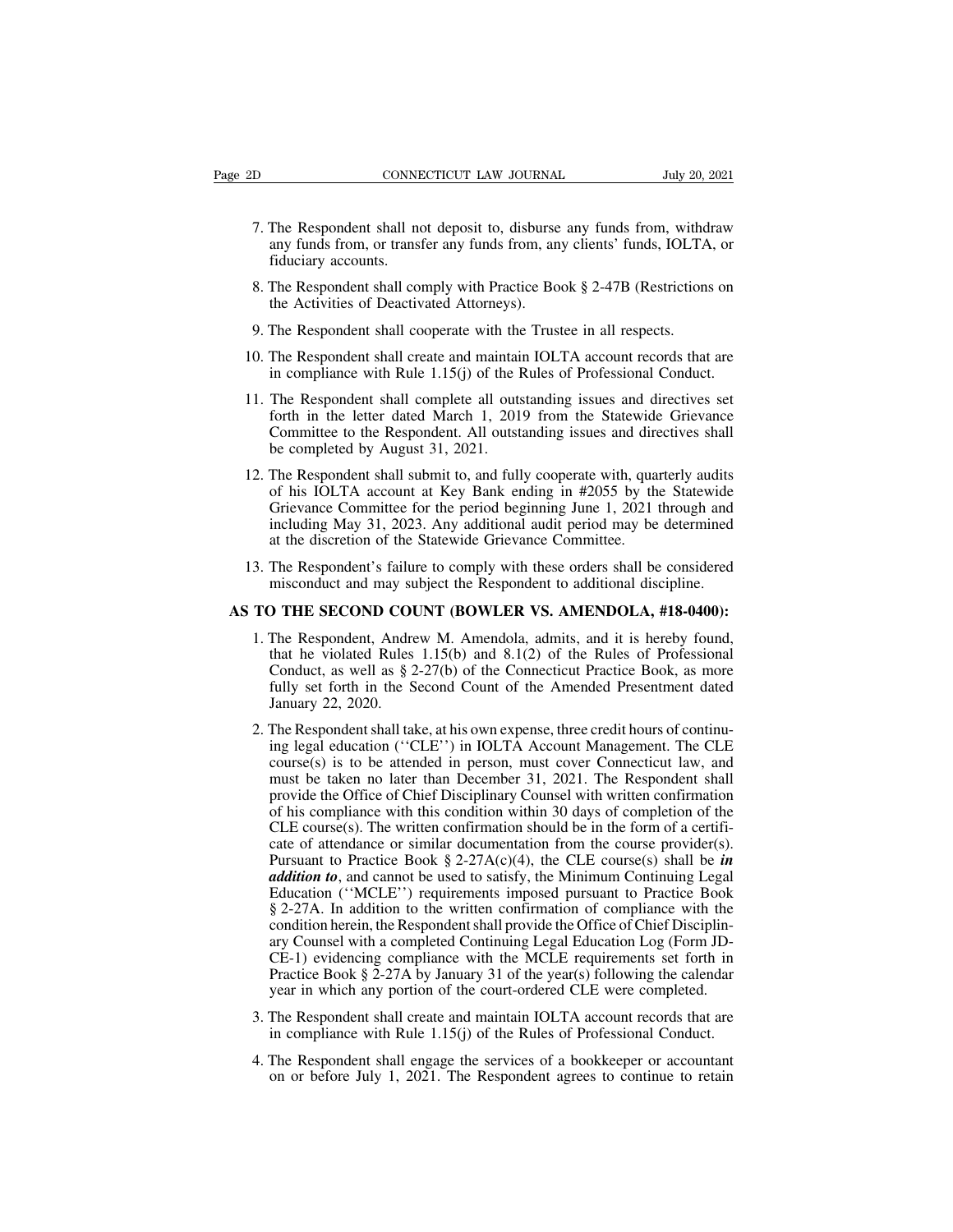The CONNECTICUT LAW JOURNAL Page 3D<br>those services through at least July 31, 2023 or until the audits imposed<br>pursuant to the First Count herein are completed, whichever date is later. pursuant to the First Counter and Huly 31, 2023 or until the audits imposed<br>pursuant to the First Count herein are completed, whichever date is later.<br>The Respondent's failure to comply with these orders shall be considere

5. The Respondent's failure to comply with these orders shall be considered<br>
5. The Respondent's failure to comply with these orders shall be considered<br>
5. The Respondent's failure to comply with these orders shall be con misconduct and may subject the Respondent of the Respondent's failure to comply with these orders shall be considered misconduct and may subject the Respondent to additional discipline.<br>The Respondent's failure to comply w those services through at least July 31, 2023 or until the audits imposed<br>pursuant to the First Count herein are completed, whichever date is later.<br>5. The Respondent's failure to comply with these orders shall be consider

- pursuant to the First Count herein are completed, whichever date is later.<br>5. The Respondent's failure to comply with these orders shall be considered<br>misconduct and may subject the Respondent to additional discipline.<br>**TO** The Respondent's failure to comply with these orders shall be considered misconduct and may subject the Respondent to additional discipline.<br> **COUNT (CARLSEN VS. AMENDOLA, #18-0165)**<br>
Although the Respondent, Andrew M. Am The Respondent's failure to comply with these orders shall be considered misconduct and may subject the Respondent to additional discipline.<br> **D THE THIRD COUNT (CARLSEN VS. AMENDOLA, #18-0165)**<br>
Although the Respondent, misconduct and may subject the Respondent to additional discipline.<br> **D THE THIRD COUNT (CARLSEN VS. AMENDOLA, #18-0165)**<br>
Although the Respondent, Andrew M. Amendola, denies some or all of<br>
the material facts in the comp **1.5(b)** THE THIRD COUNT (CARLSEN VS. AMENDOLA, #18-0165)<br>Although the Respondent, Andrew M. Amendola, denies some or all of<br>the material facts in the complaint, he acknowledges, and it is hereby found,<br>that there is suffi **OFTHE THIRD COUNT (CARLSEN VS. AMENDOLA, #18-0165)**<br>Although the Respondent, Andrew M. Amendola, denies some or all of<br>the material facts in the complaint, he acknowledges, and it is hereby found,<br>that there is sufficien Although the Respondent, Andrew M. Amendola, d<br>the material facts in the complaint, he acknowledges, a<br>that there is sufficient evidence to prove by clear and<br>the material facts constituting violations of Rules 1<br>1.5(b), the material facts in the complaint, he acknowledges, and it is hereby found,<br>that there is sufficient evidence to prove by clear and convincing evidence<br>the material facts constituting violations of Rules 1.1, 1.2(a), 1. that there is sufficient evidence to prove by clear a<br>the material facts constituting violations of Rule<br>1.5(b), 1.5(e)(1), 1.15(d), 1.15(e), 8.1(2), 8.4(3), a<br>of Professional Conduct, as more fully set forth in<br>Amended P 1.5(b), 1.5(e)(1), 1.15(d), 1.15(e), 8.1(2), 8.4(3), and 8.4(4) of the Rules<br>of Professional Conduct, as more fully set forth in the Third Count of the<br>Amended Presentment dated January 22, 2020.<br>2. The Respondent shall b
- 
- of Professional Conduct, as more fully set forth in the Third Count of the<br>Amended Presentment dated January 22, 2020.<br>The Respondent shall be suspended from the practice of law for a period<br>of three (3) months, effective Amended Presentment dated Janua<br>The Respondent shall be suspended<br>of three (3) months, effective July<br>The Office of Chief Disciplinary<br>Chief Clerks of all Judicial District<br>the Respondent's suspension.<br>Pursuant to Practice
- 1. The Respondent shall be suspended from the practice of law for a period<br>
1. The Office of Chief Disciplinary Counsel shall immediately notify the<br>
1. The Office of Chief Disciplinary Counsel shall immediately notify the of three (3) months, effective July 12, 2021.<br>
The Office of Chief Disciplinary Counsel shall immediately notify the<br>
Chief Clerks of all Judicial Districts and Probate Court Administration of<br>
the Respondent's suspension. The Office of Chief Disciplinary Counsel shall immediately notify the Chief Clerks of all Judicial Districts and Probate Court Administration of the Respondent's suspension.<br>Pursuant to Practice Book § 2-64, Attorney Franc The Office of Chief Disciplinary Counsel shall immediately notify the<br>Chief Clerks of all Judicial Districts and Probate Court Administration of<br>the Respondent's suspension.<br>Pursuant to Practice Book § 2-64, Attorney Franc Chief Clerks of all Judicial Districts and Probate Court Administration of<br>the Respondent's suspension.<br>Pursuant to Practice Book § 2-64, Attorney Frances B. Granquist, Juris No.<br>306952, of Pellegrino Law Firm, 475 Whitney the Respondent's suspension.<br>Pursuant to Practice Book § 2-64, Attorney Frances B. Granquist, Juris No.<br>306952, of Pellegrino Law Firm, 475 Whitney Avenue, New Haven, CT<br>06511, is appointed Trustee to take such steps as ar Pursuant to Practice Book § 2-64, Attorney Frances B. Granquist, Juris No. 306952, of Pellegrino Law Firm, 475 Whitney Avenue, New Haven, CT 06511, is appointed Trustee to take such steps as are necessary to protect the in The Trustee Sook of  $2-64$ , Attorney Prances B. Grandust, Junis No. 306952, of Pellegrino Law Firm, 475 Whitney Avenue, New Haven, CT 06511, is appointed Trustee to take such steps as are necessary to protect the interest  $5009922$ , or Fellegrino Law Frint, 475 Whitley Avenue, New Flaven, CT 06511, is appointed Trustee to take such steps as are necessary to protect the interests of Respondent's clients, inventory the client files, receive essary. business mail, and take control of Respondent's clients' funds, IOLTA,<br>and all fiduciary accounts. **The Trustee shall not make any disbursements**<br>**from said accounts without the prior authorization of the Court.** The<br>Trust and all fiduciary accounts. The Trustee shall not make any disbursements<br>from said accounts without the prior authorization of the Court. The<br>Trustee shall notify all active clients of the Respondent's suspension and<br>the n
- from said accounts without the prior authorization of the Court. The<br>Trustee shall notify all active clients of the Respondent's suspension and<br>the need to arrange for their self-representation or successor counsel, if ne Trustee shall notify all act<br>the need to arrange for their<br>essary.<br>The Trustee shall take con<br>fiduciary account(s) by coor<br>dent as an authorized signa<br>as the sole signatory.<br>Within 72 hours of this orde 6. The Trustee shall take control of any and all clients' funds, IOLTA, and fiduciary account(s) by coordinating with the bank(s) to remove the Respondent as an authorized signatory on the account(s), and adding the Truste The Trustee shall take control of any and all clients' funds, IOLTA, and<br>iduciary account(s) by coordinating with the bank(s) to remove the Respon-<br>lent as an authorized signatory on the account(s), and adding the Trustee<br>
- 
- ciary account(s) by coordinating with the bank(s) to remove the Respontanting as an authorized signatory on the account(s), and adding the Trustee he sole signatory.<br>
hin 72 hours of this order, the Respondent shall provid retainer and and and adding the Trustee<br>in sole signatory.<br>in 72 hours of this order, the Respondent shall provide the Trustee with:<br>a written list of active/pending files to include the client's name, address,<br>telephone n in 72 hours of this order, the Respondent shall provide the Trustee with:<br>a written list of active/pending files to include the client's name, address,<br>telephone number, email address, description of the matter, amount of<br> in 72 hours of this order, the Respondent shall provide the Trustee with:<br>a written list of active/pending files to include the client's name, address,<br>telephone number, email address, description of the matter, amount of<br> a. a written list of active/pending files to include the client's name, addre<br>telephone number, email address, description of the matter, amount<br>retainer paid (if any), itemization of all billing identifying any balar<br>rema telephone number, email address, description of the matter, amount of<br>retainer paid (if any), itemization of all billing identifying any balance<br>remaining, and whether there are any scheduled court dates, statute of<br>limita
	-
	- retainer paid (if any), itemization of all billing identifying any balance<br>remaining, and whether there are any scheduled court dates, statute of<br>limitations, deadlines, or other activity needing immediate attention.<br>all a remaining, and whether there are any scheduled court dates, statute of limitations, deadlines, or other activity needing immediate attention.<br>all active/pending files as identified in Paragraph 6(a) above.<br>a list of all cl limitations, deadlines, or other activity needing immall active/pending files as identified in Paragraph 6(a a list of all clients' funds, IOLTA and/or fiduciary account number. The Respondent shall also provide all remain b. all active/pending files as identified in Paragraph 6(a) above.<br>c. a list of all clients' funds, IOLTA and/or fiduciary accounts maintained<br>by the Respondent, including the name of the banking institution and<br>account nu a list of all clients' funds, IOLTA and/or fiducia<br>by the Respondent, including the name of the<br>account number. The Respondent shall also pi<br>all remaining original checks for each account<br>Respondent's contact information d
	-